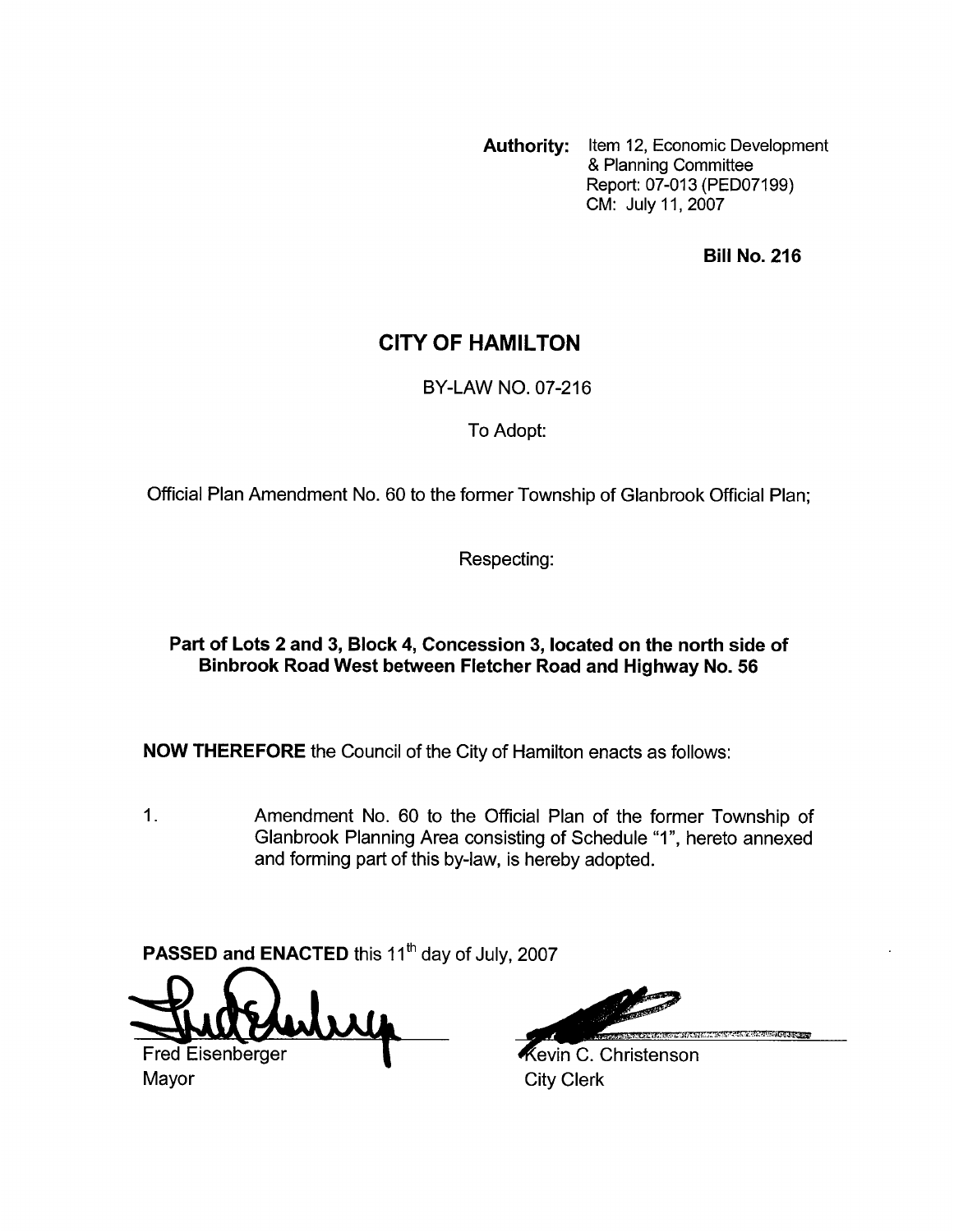# **Amendment No. 60**

## to the

# **Official Plan for the former Township of Glanbrook**

The following text together with Schedule "A" - Land Use Plan, Schedule "B"-Binbrook Village Secondary Plan, and Schedule "B1" - Land Use Changes, attached hereto, constitute Official Plan Amendment No. 60 to the Official Plan of the former Township of Glanbrook.

### **Purpose**

The purpose of the Amendment is to redesignate portions of Schedule "B" - Binbrook Village Secondary Plan - to reflect the following changes for lands located on Part of Lots 2 and 3 - Block 4, Concession 3:

- 1. redesignation of one small parcel of land in the centre of the site, one parcel in the south of the site, a parcel at the north west corner of the site and a parcel on the western side of the subject lands from "Medium Density Residential" to "Low Density Residential"; and,
- 2. redesignation of a portion of land at the north west section of the subject site and a portion in the centre from " Low Density Residential" to "Medium Density Residential"; and,
- 3. redesignation of a portion of land on the western side of the subject lands from "High Density Residential" to "Low Density Residential" and "Medium Density Residential"; and,
- 4. redesignation of a portion of the subject lands from "Parkette" to "Low Density Residential" and "Medium Density Residential";
- 5. redesignation of portion of the subject lands from "Medium Density Residential" to "Elementary Schools"; and,
- 6. revision of the road pattern;

in order to permit the development of a draft plan of subdivision.

#### **Location**

The lands affected by this Amendment are Part of Lots 2 and 3, Block **4,**  Concession 3, located on the north side of Binbrook Road West between Fletcher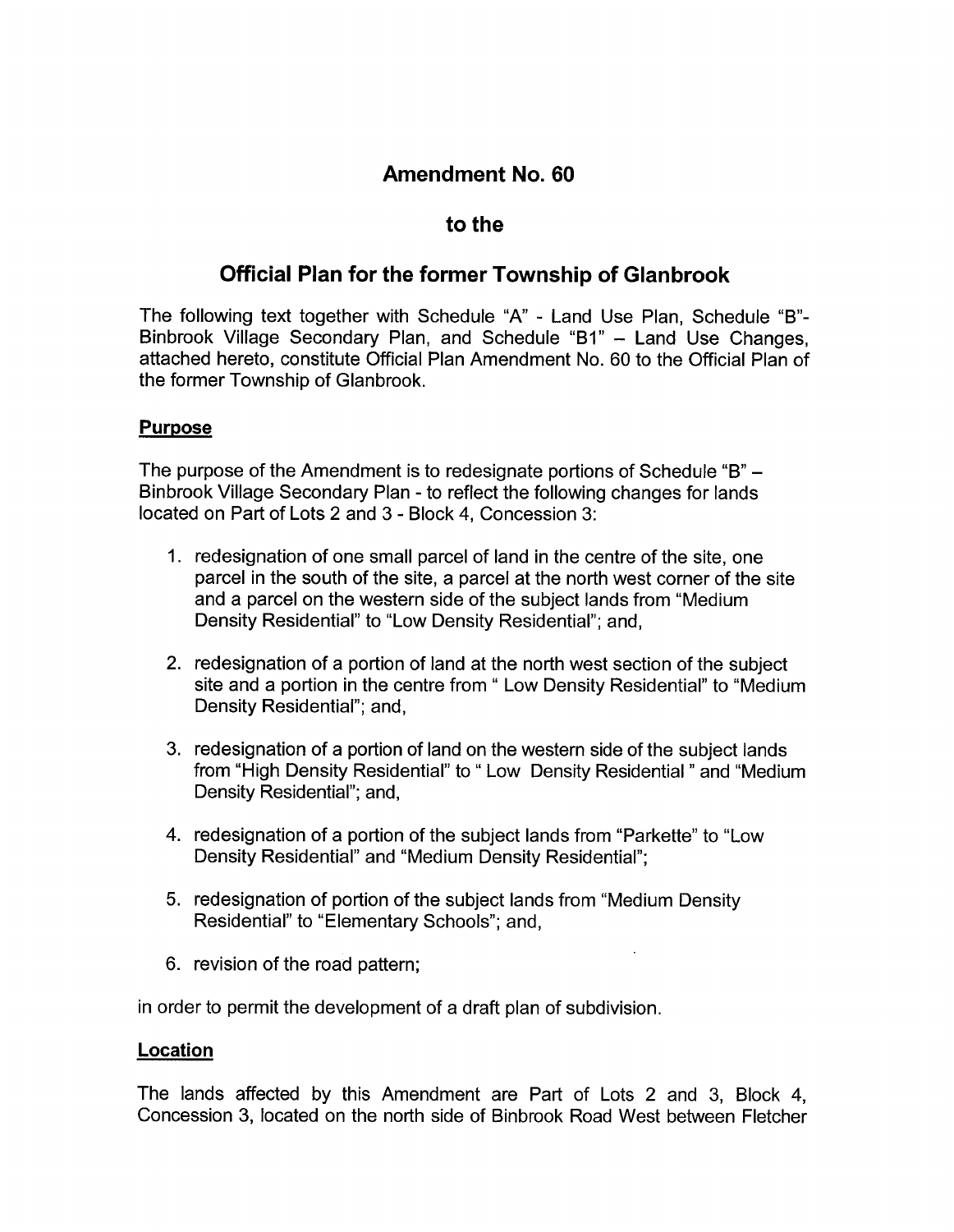Road and Highway No. 56 Glanbrook within the Binbrook Village Secondary Plan.

### **Basis**

The basis for the Amendment is as follows:

- The proposed residential redesignations will allow for a variety and mix of  $\bullet$ housing types that will cater to a variety of housing needs. This is consistent with and compatible with the general intent and the residential development objectives for the Binbrook Village Secondary Plan.
- The form and scale for the proposed development is consistent with the  $\bullet$ residential policies for the Binbrook Village Secondary Plan.
- The revision of the road pattern in the subject lands will not result in any  $\bullet$ negative impact on the neighbourhood design or the planned and existing flow of traffic.

### **Actual Changes**

- 1) Schedule "A", Land Use Plan, is hereby revised by identifying the subject lands as OPA No. 60 as shown on Schedule "A' attached to this Amendment.
- **2)** Schedule "B", Binbrook Village secondary Plan, is hereby revised by repealing and replacing the area of the subject lands with a revised portion of Schedule "B", Binbrook Village Secondary Plan, as shown on Schedules "B" and "B1" attached to this Amendment. Schedule "B-1" indicates the designations to be changed by this amendment.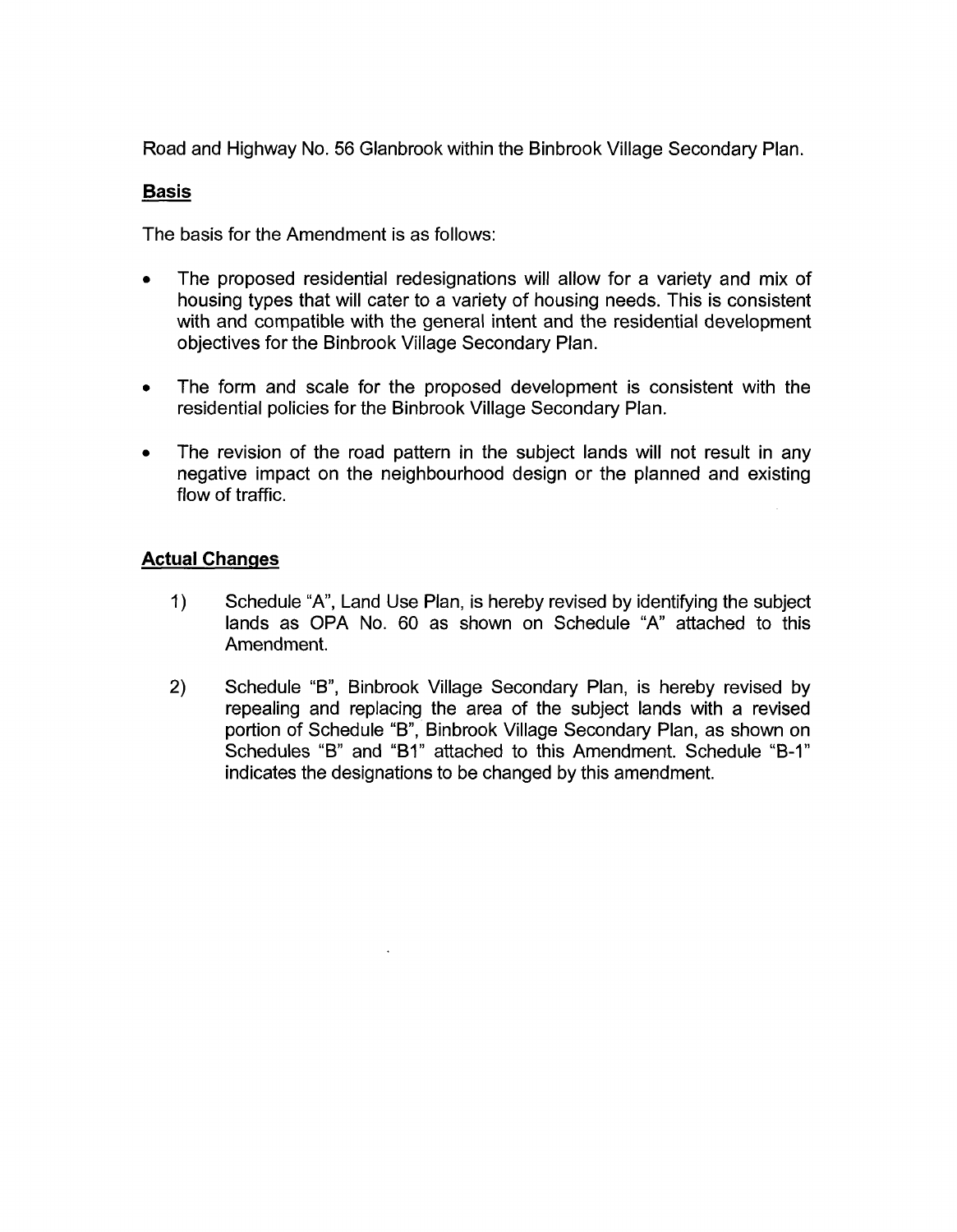#### **Implementation**

An implementing Zoning By-Law Amendment and Site Plan Agreement will give effect to the intended use on the subject lands.

This is Schedule "1" to By-law No. 07-216 passed on the **1** Ith day of July, 2007.

**The** 

**City of Hamilton** 

**Mayor** 

**City Clerk**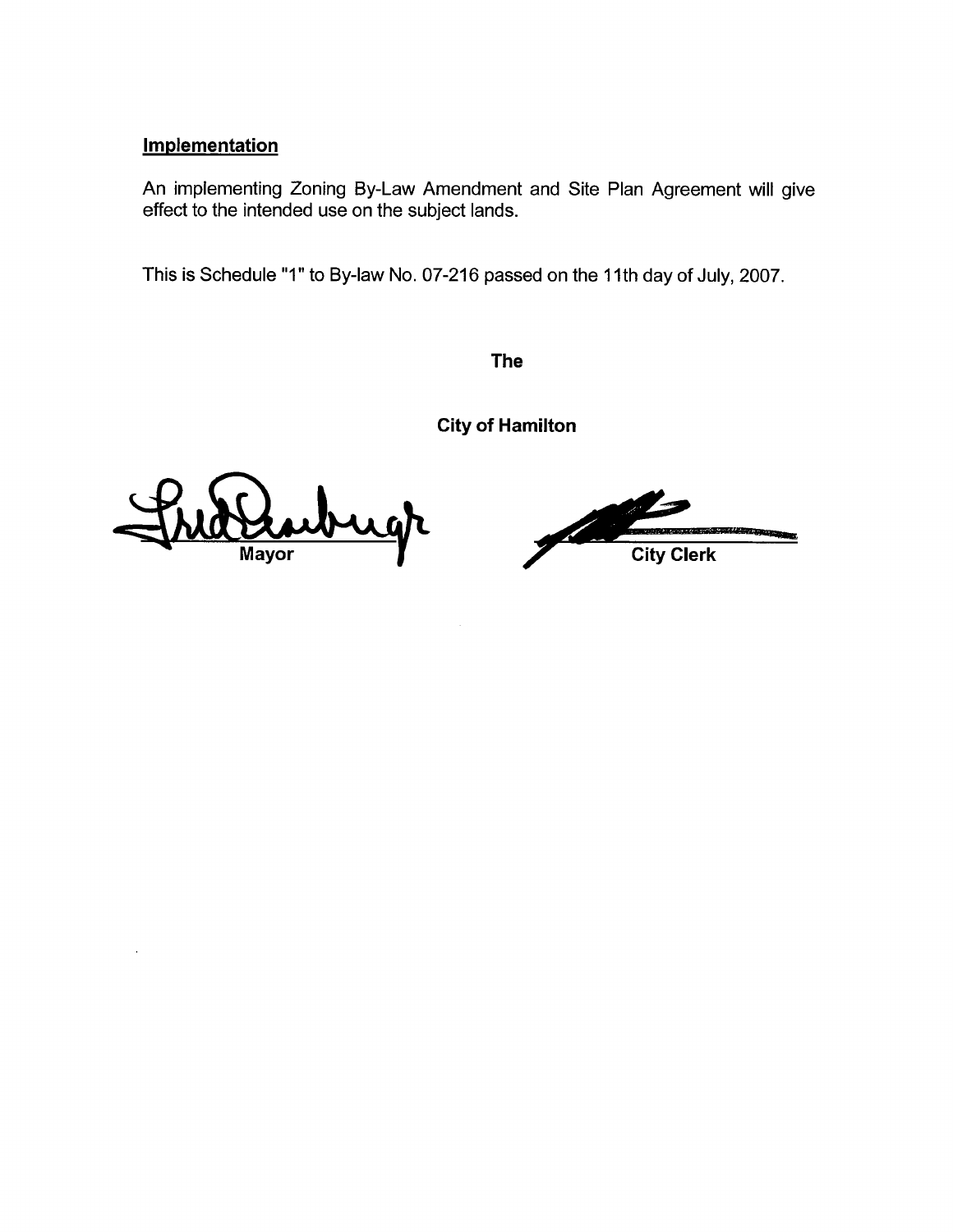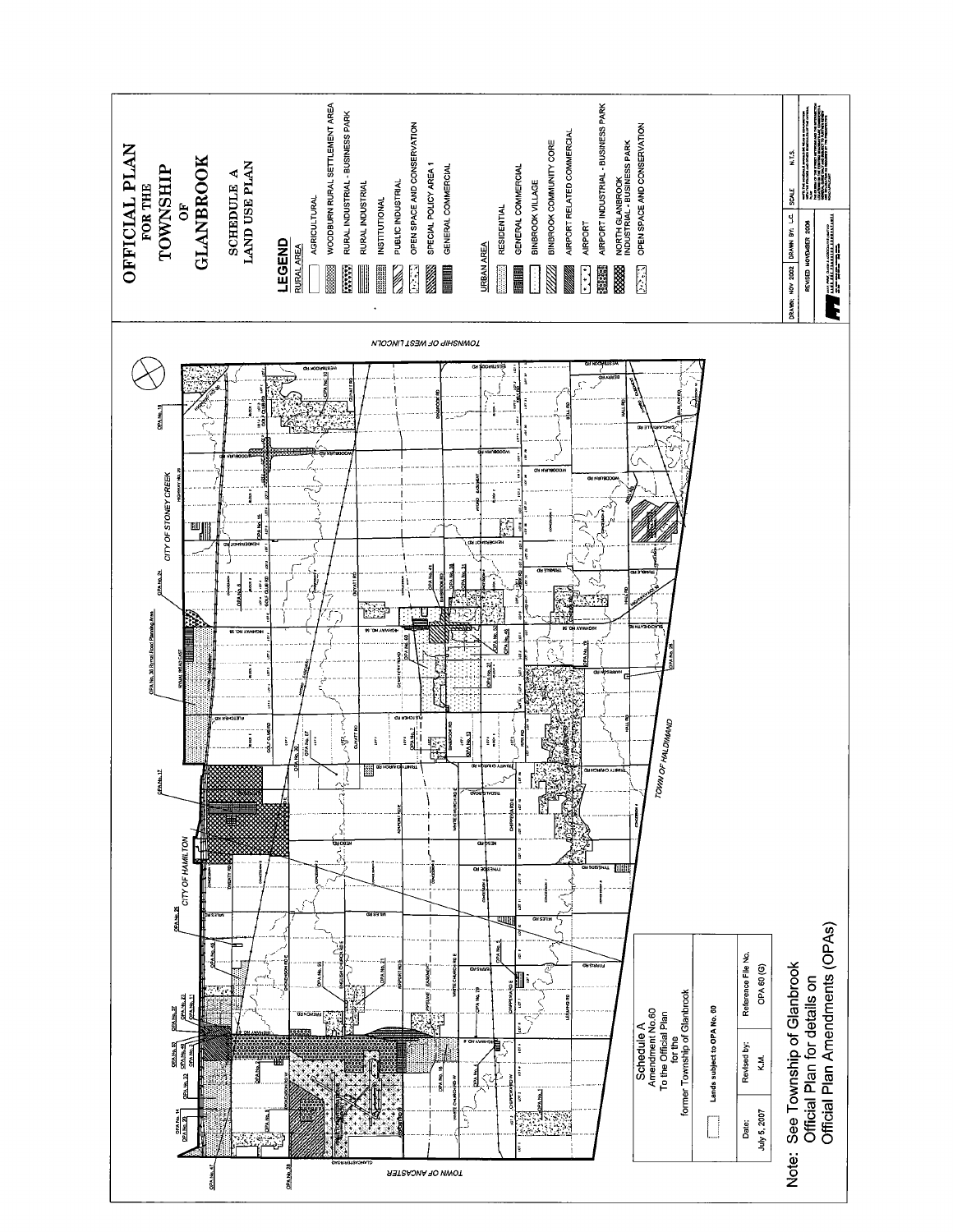